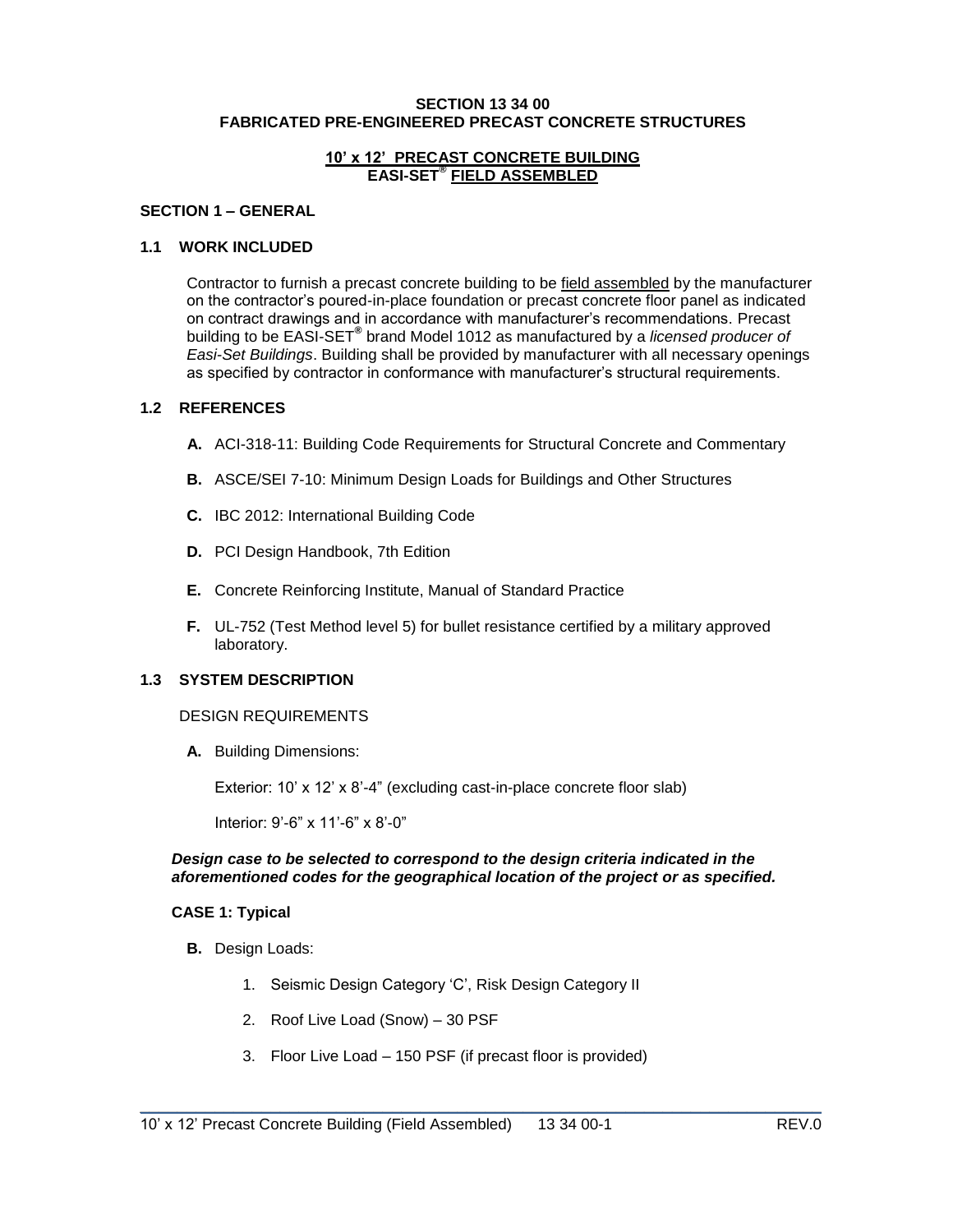### 4. Wind Loading\* – 115 MPH

\*Design loads relate to precast components only, not accessories (i.e. doors, windows, vents, etc.)

### **CASE 2: Heavy**

**C.** Design Loads:

- 1. Seismic Design Category 'D', Risk Design Category III
- 2. Roof Live Load (Snow) 60 PSF
- 3. Floor Live Load 250 PSF (if precast floor is provided)
- 4. Wind Loading\* 165 MPH

\*Design loads relate to precast components only, not accessories (i.e. doors, windows, vents, etc.)

- **D.** Roof: Roof panel shall slope  $\frac{1}{2}$ " from front to back in 10-foot direction. The roof shall extend a minimum of 2 ½" beyond the wall panel on each side and have a turndown design which extends ½" below the top edge of the wall panels to prevent water migration into the building along top of wall panels. Roof shall also have an integral architectural ribbed edge.
- **E.** Roof, floor, and wall panels must each be produced as single component monolithic panels. No roof, floor, or vertical wall joints will be allowed, except at corners and along perimeter. Wall panels shall be set on top of floor panel.
- **F.** Floor panel or contractor supplied cast-in-place slab must have  $\frac{1}{2}$ " step-down around the entire perimeter to prevent water migration into the building along the bottom of wall panels.

### **1.4 SUBMITTALS**

- A. Engineering calculations that are designed and sealed by a professional engineer, licensed to practice in the state where the project is located, shall be submitted for approval.
- B. Manufacturers' product literature shall be provided for any plumbing, electrical, and miscellaneous installed fixtures demonstrating compliance with these specifications.

#### **1.5 QUALITY ASSURANCE**

- **A.** The precast concrete building producer shall be a plant-certified member of either the National Precast Concrete Association (NPCA), The Precast/Prestressed Concrete Institute (PCI), or equal.
- **B.** The precast concrete building producer shall demonstrate product knowledge and must have a minimum of 5 years experience manufacturing and setting precast concrete.
- **C.** The manufacturer must be a licensed producer of Easi-Set Buildings
- **D.** No alternate building designs to the pre-engineered EASI-SET**®** building will be allowed unless pre-approved by the owner 10 days prior to the bid date.

\_\_\_\_\_\_\_\_\_\_\_\_\_\_\_\_\_\_\_\_\_\_\_\_\_\_\_\_\_\_\_\_\_\_\_\_\_\_\_\_\_\_\_\_\_\_\_\_\_\_\_\_\_\_\_\_\_\_\_\_\_\_\_\_\_\_\_\_\_\_\_\_\_

## **SECTION 2 – PRODUCTS**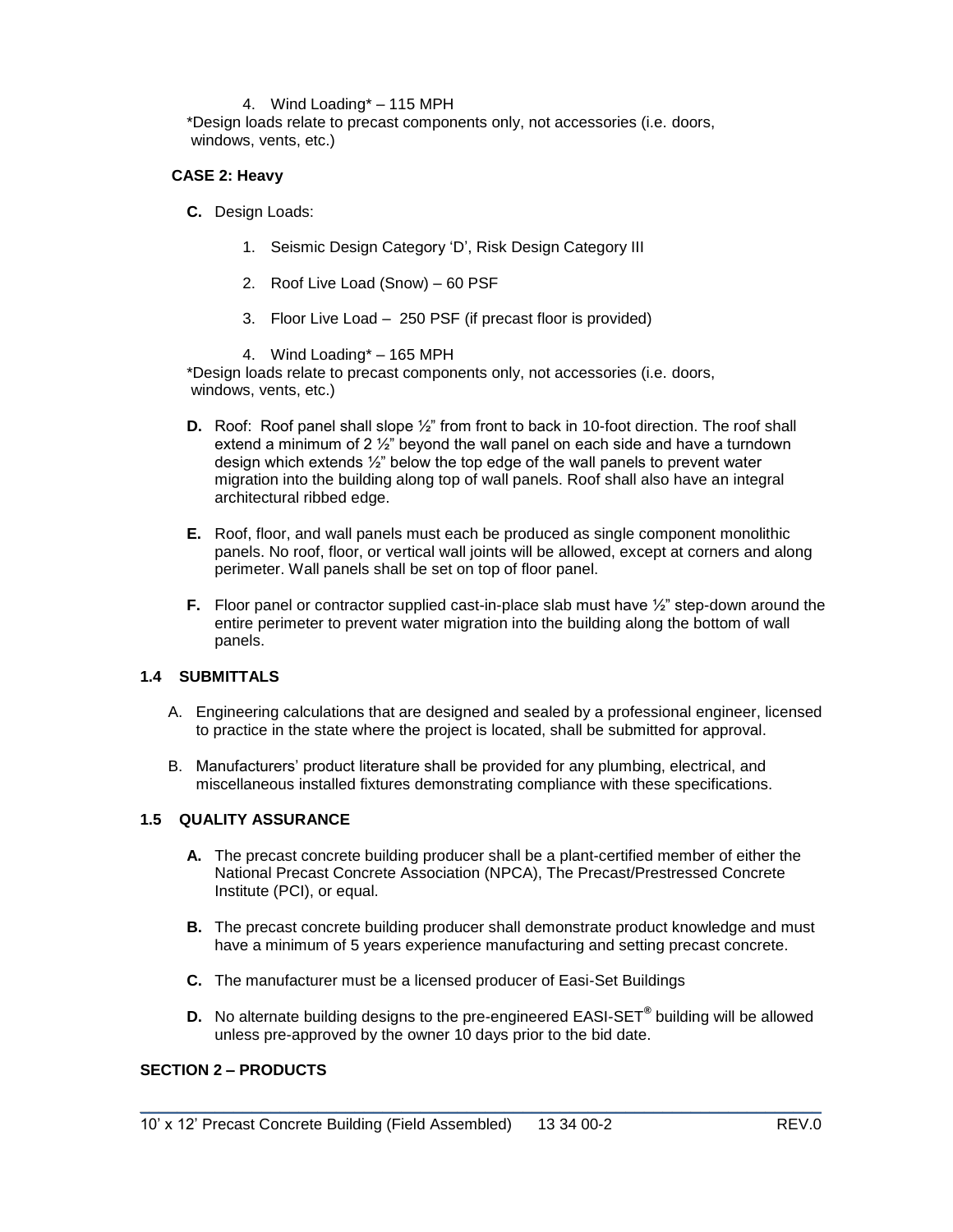## **2.1 MATERIALS**

- **A.** Concrete: Steel-reinforced, 5000 PSI minimum 28-day compressive strength, airentrained (ASTM C260).
- **B.** Reinforcing Steel: ASTM A615, grade 60 unless otherwise specified. Welded Wire Fabric: ASTM 185, Grade 65
- **C.** Post-tensioning Strand: 41K Polystrand CP50, ½" 270 KSI Seven-Wire strand, enclosed within a greased plastic sheath (ASTM A416). Roof and floor each shall be posttensioned by a proprietary, second generation design using a single, continuous tendon. Said tendon is placed in the concrete slab to form a perimeter loop starting from one corner of the slab to a point where the cable entered the slab. The tendon then turns 90 degrees and follows the cable member(s) in the periphery to a point midway along the "X" axis of the concrete building panel and then turns 90 degrees along the "Y" axis of the concrete building panel. This bisects the concrete building panel and crosses the opposite parallel portion of the cable member and exits from an adjacent side of the concrete building panel. This creates a cable pattern with no less than 2.5 parallel cables in any direction. To ensure a watertight design, no alternate methods shall be substituted for the post-tensioning.
- **D.** Sealant: All joints between panels shall be caulked on the exterior and interior surface of the joints. Caulking shall be DOW CORNING 790 silicone sealant or equal. Exterior caulk reveal to be 3/8"x 3/4" deep so that sides of the joint are parallel for proper caulk adhesion. Back of the joint to be taped with bond breaking tape to ensure adhesion of caulk to parallel sides of joint and not the back.
- **E.** Vents: Two screened aluminum vents to be cast in rear wall. Vents shall be SUNVENT INDUSTRIES Model FL-164 or equal.
- **F.** Panel Connections: All panels shall be securely fastened together with 3/8" thick steel brackets. Steel is to be of structural quality, hot-rolled carbon complying with ASTM A36 and hot dipped galvanized after fabrication. All fasteners to be ½" diameter bolts complying with ASTM A325 for carbon steel bolts. Cast-in anchors used for panel connections to be Dayton-Superior F-63 coil inserts, or equal. All inserts for corner connections must be secured directly to form before casting panels. No floating-in of connection inserts shall be allowed. Wall panels shall be connected to cast-in-place floor slab using expansion anchors providing adequate embedment by manufacturer.

# **2.2 ACCESSORIES**

- **A. Doors and Frames**: Shall comply with Steel Door Institute "Recommended Specifications for Standard Steel Doors and Frames" (SDI-100) and as herein specified. All door and frame galvanizing shall be in accordance with ASTM A924 and A653, A60 minimum coating thickness.
	- 1. The buildings shall be equipped with double 3'-0" x 6'-8" x 1-3/4" thick insulated, 18 gauge, metal doors with 16-gauge frames (to meet wall thickness). Doors to have flush top cap. 12 gauge flat astragals shall be applied to the active leaf to protect against the elements or forced opening. Doors and frames shall be factory bonderized and painted with one coat of rust inhibitive primer and one finish coat of enamel paint; color to be BOLT BROWN unless specified otherwise.
	- 2. Doors and frames shall meet SDI standard Level 2, 1¾" heavy duty.

\_\_\_\_\_\_\_\_\_\_\_\_\_\_\_\_\_\_\_\_\_\_\_\_\_\_\_\_\_\_\_\_\_\_\_\_\_\_\_\_\_\_\_\_\_\_\_\_\_\_\_\_\_\_\_\_\_\_\_\_\_\_\_\_\_\_\_\_\_\_\_\_\_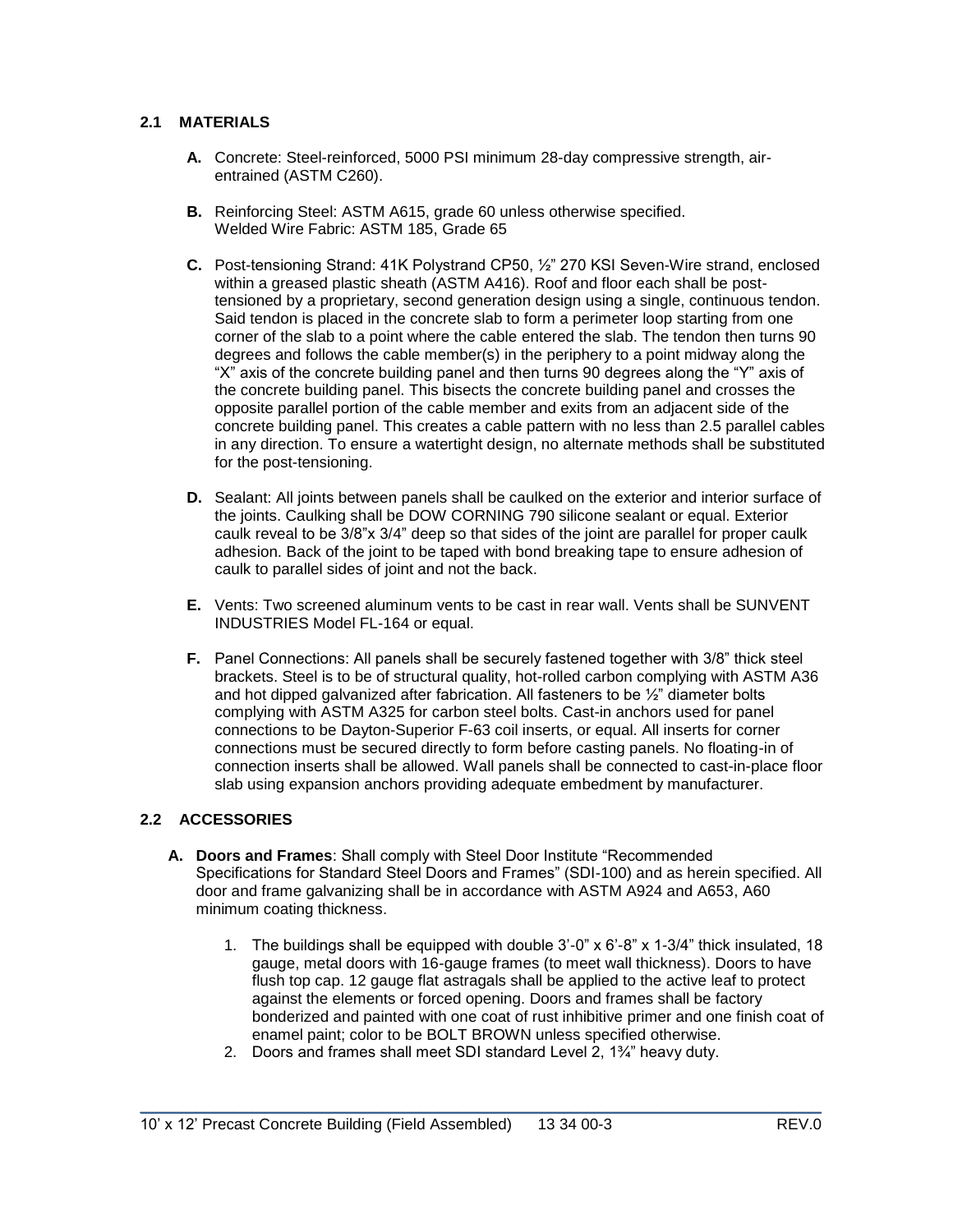*Approved manufacturers: Republic, Steelcraft, Ceco, Black Mountain, Pioneer, Curries, Mesker, MPI, Door components or equal Approved distributor: Integrated Entry Systems*

### **B. Door Hardware**:

**1. Pull Handle**: Shall meet requirements of ANSI A156.2. Shall be thru bolt attached and constructed of a minimum  $\frac{3}{4}$ " diameter stainless pull handle sized 8" center to center with a stainless backer plate, minimum 0.053" on both sides. *Approved manufacturers: Design Hardware, Don-Jo, or equal*

**2. Hinges**: Shall comply with ANSI A156.1 and be of the ball bearing, non-removable pin type (3 per door minimum). Hinges shall be 4  $\frac{1}{2}$  x 4  $\frac{1}{2}$  US26D (652) brushed chrome finish. Manufacturer shall provide a lifetime limited warranty. *Approved manufacturers: Design Hardware, or equal*

**3. Deadbolt**: Commercial Grade Deadbolt conforming to ANSI 156.5 furnished with a 2  $\frac{1}{4}$ " face plate and a 1" projecting deadbolt with hardened steel pins. Dead bolts shall be UL and ADA approved. Finish shall be US26D (626) brushed chrome finish. Manufacturer shall provide a lifetime limited warranty. *Approved manufacturers: Design Hardware, Dorma, or equal*

**4. Surface Bolt**: 8" Surface bolt UL listed. Finish US26D (626) brushed chrome finish. (2 per inactive leaf) *Approved manufacturers: Don-Jo, Design Hardware, or equal*

**6. Threshold**: Bumper Seal type threshold with a maximum 1" rise to prevent water intrusion. Thresholds shall be approved for UL 10B suitable for use with fire doors rated up to three hours.

*Approved manufacturers: National Guard Products or equal* 

**7. Overhead Door Holder**: Heavy duty surface mounted hold open device with hold open/stop angle of 85 to 110 degrees. Construction shall be stainless steel. Finish US32D (630) satin stainless steel finish.

*Approved manufacturers: ABH, Rockwood, or equal*

**8. Drip Cap**: Aluminum drip cap with minimum projection of 2 ½" shall be furnished. *Approved Manufacturers: Design Hardware, National Guard Products, or equal*

**9. Door Stop**: ANSI 156.16 approved wall mounted door stop with keeper constructed of a corrosion resistant cast brass material. Finish US26D (626) brushed chrome finish. *Approved manufacturers: Don-Jo, Rockwood, or equal*

## **2.3 FINISHES**

- **A.** Interior of Building: Smooth form finish on all interior panel surfaces unless exterior finish is produced using a form liner, then smooth hand-troweled finish.
- **B.** Exterior of Building: (Standard) Architectural precast concrete brick finish: Finish must be imprinted in top face of panel while in form using an open grid impression tool similar to EASI-BRICK**®** . Finished brick size shall be 2 3/8" x 7 5/8" with vertical steel float or light broom finish. Joints between each brick must be 3/8" wide x 3/8" deep. Back of joint shall be concave to simulate a hand-tooled joint. Each brick face shall be coated with the following water-based acrylic, water repellent penetrating concrete stain: 1) Canyon Tone stain by United Coatings, 2) Sherwin Williams (H&C concrete stain) or equal. Stain

\_\_\_\_\_\_\_\_\_\_\_\_\_\_\_\_\_\_\_\_\_\_\_\_\_\_\_\_\_\_\_\_\_\_\_\_\_\_\_\_\_\_\_\_\_\_\_\_\_\_\_\_\_\_\_\_\_\_\_\_\_\_\_\_\_\_\_\_\_\_\_\_\_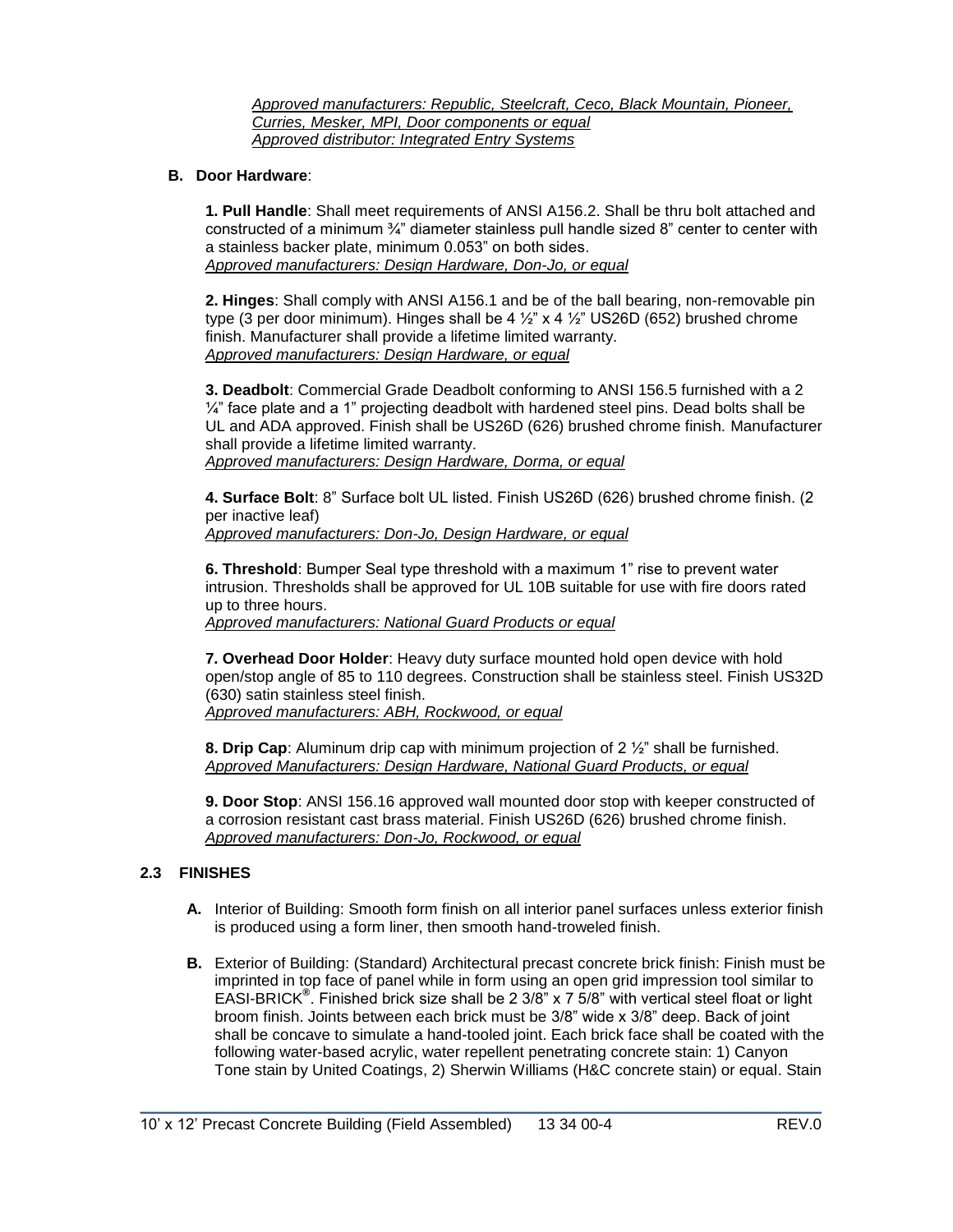shall be applied per manufacturer's recommendation. Joints shall be kept substantially free of stain to maintain a gray concrete color. Stain color shall be BRICK RED unless specified otherwise.

- **C.** Exterior of Building (Option #1): Washed brown riverstone applied-aggregate finish on all exterior wall surfaces. Aggregate must be seeded into top of panel while in form, chemically retarded, and high-pressure washed to expose the aggregate to a depth of 1/8".
- **D.** Exterior of Building (Option #2): Additional finishes are available and will vary by local producer.

## **SECTION 3 – EXECUTION**

**3.1 SITE PREPARATION RECOMMENDATION** (Field assembled on cast-in-place floor)

Work under this section relates to installation of the building by Easi-Set licensed producer on the customer's prepared foundation and site.

**A.** Slab on grade (designed by others) to be minimum 6" thick and 4,000 psi steel reinforced concrete. Slab to be level within 1/8" in both directions and capable of supporting loads imposed by the structure. Floor slab must have a  $\frac{1}{2}$ " step-down around the entire perimeter to prevent water migration into the building along the bottom of wall panels.

## *OR*

### **3.2 SITE PREPARATION RECOMMENDATION** (Field assembled on precast floor system)

- **A**. EASI-SET**®** building shall bear fully on a crushed stone base that is at least two feet larger than the length and width of the building.
- **B.** Stone shall be a minimum of 4" thick and down to firm subgrade. The vertical soil capacity under stone shall be compacted to have minimum bearing of 1,500 pounds per square foot. Stone shall be  $3/8$ " or smaller and must be screeded to level within  $\frac{1}{4}$ " in both directions. Stone shall be placed within a perimeter form with flat and level top edge for screeding. Forming material shall remain around stone until after the building is set.
- **C.** The crushed stone base shall be kept within the confines of the soil or perimeter form. Do not allow the base to become unconfined so that it may wash, erode, or otherwise be undermined.

## *OR*

If building is placed on pavement or a concrete slab, substrate below pavement or slab must have a vertical soil capacity of 1,500 pounds per square foot. Ensure bearing surface for building is flat and level. As required, place adequate material (stone or sand) to 1" above highest point of area where building will be placed and at least 1'-0" wide all around the building footprint. Retain stone or sand with a perimeter form to prevent the material from washing out.

\_\_\_\_\_\_\_\_\_\_\_\_\_\_\_\_\_\_\_\_\_\_\_\_\_\_\_\_\_\_\_\_\_\_\_\_\_\_\_\_\_\_\_\_\_\_\_\_\_\_\_\_\_\_\_\_\_\_\_\_\_\_\_\_\_\_\_\_\_\_\_\_\_

**D.** Provide positive drainage for the fill, pad or slab as required.

## **3.3 SITE ACCESS**